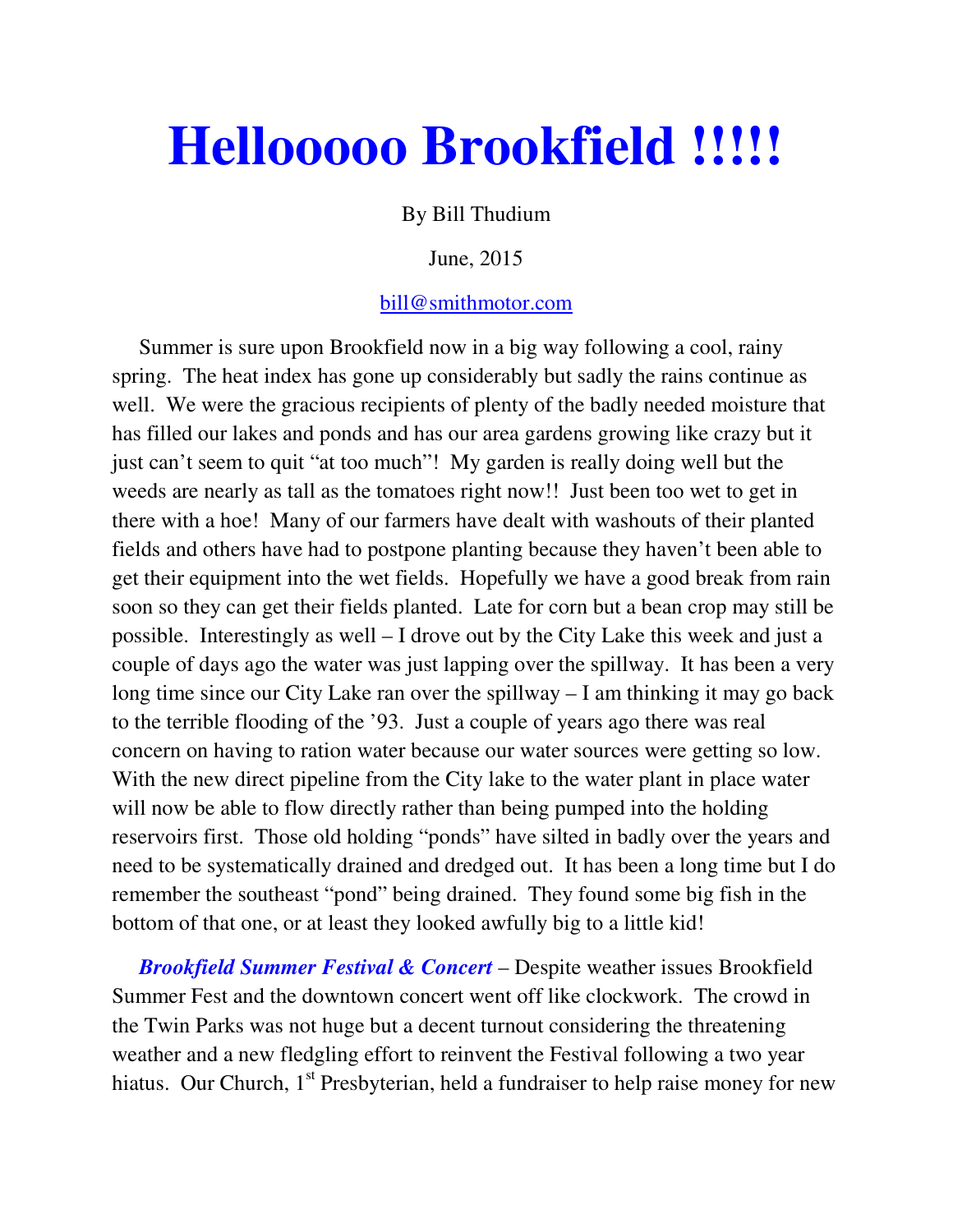sidewalks along the west side of the Church and it was a tremendous success! We couldn't keep up with the crowd wanting our deep fried tenderloins and steak fries! The car show worked out really well since the streets had been closed for the day from the north end of the Twin Parks Oval to Boston Street. They set the cars up in the street along both sides of the Oval. Most of the vendors set up in the street along E. John Street. The committee brought in a bunch of fun things for the kids to play on and those were set up all over the East Twin Park. By 2:30 the car show trophies had been awarded, the Twin Parks had cleared and volunteers were busily working to set up for the Concert. This event was held on north Main Street. The stage was set up in the middle of the 200 block facing north and picnic tables were brought in from all over town. These tables had been pre-sold to various concert sponsors. The tables were the only seating provided and everyone else was encouraged to bring their lawn chairs. We were blessed with some good fortune and the weather held off for the most part throughout the day and evening. There were a few light showers during the concert but not enough to discourage a very enthusiastic crowd – only lost a very few! On Friday night a "Brew Review" was held on Main Street with numerous places set up downtown serving various craft beers. The classic cars paraded thru town and parked for folks to check out them out. All in all it was a successful weekend for nearly everyone involved and provided for some significantly higher expectations for next year.

*BHS Alumni Association* – Alumni Weekend will be upon us before we know it. This year the big event will be held the weekend of July  $11<sup>th</sup>$ . I have attached the brochure and encourage you to check out all of the planned events and make your own plans to come and enjoy what has become a weekend to remember in your old home town! It is very important for Alumni Weekend attendees to support the Alumni Association by buying tickets and attending the BHS Hall of Fame Banquet on Saturday night. Tickets purchased for this event are the primary funding source for the Association, expenses which seem to go up each year while Banquet attendance seen some decline. The Banquet is a good time and it is well worth your time to attend, to witness the Hall of Fame inductions and hear from the inductees. I am so much honored to be a recipient this year and I know you won't want to miss what I have to say!!!  $\odot$  Doris (Banning, Ross) Dodd and O.H.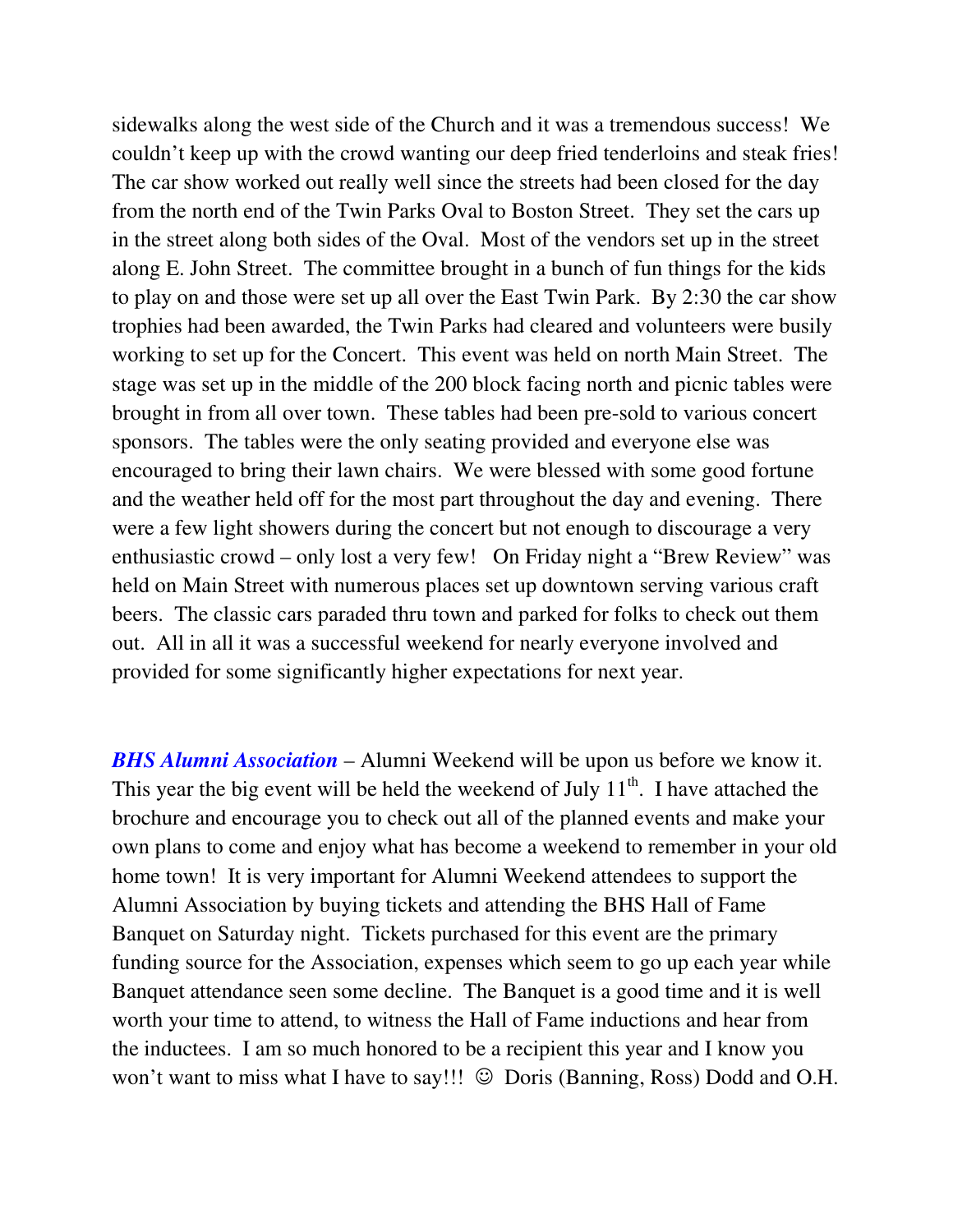Williams are the other two inductees, both very deserving inductees - I am humbled to be included alongside Mrs. Dodd and Mr. Williams.

 The Banquet Committee will also honor BHS graduation classes in 10 year increments (2015, 2005, etc..) – members will be recognized together with their classmates and of course the Class that has the most people in attendance will get a special award!! Each class is afforded an opportunity to sit together so those having class reunions can piggy back on BHS Hall of Fame banquet along with enjoying a good meal, excellent program and the opportunity to fraternize with friends thru the years.

*Linn County Leader/Daily News Bulletin* – Recently the local newspaper moved out of their building in the 100 block of North Main up to a much smaller but better sized building in the 300 block where the old I.O.O.F building was located. The new location of the building is just a few doors north of where the Daily News-Bulletin was located for many years. I was never a delivery boy but I knew a lot of kids who were and often ended up in the alley with them as they gathered with their pile of papers to roll and bag for evening delivery all over town. There was plenty of stuff learned in that alley behind the paper – some good and some not so good I guess. Many learned about smoking cigarettes and cursing was the norm in that alley! The good stuff was the comradery they shared, and of course for most a first time job experience they would never forget! Golly, thinking back on those days, there were quite a few kids employed as paperboys. Would love to hear some stories from some of you out there who's first real employment was as a paperboy for the Daily New-Bulletin.

*From Carolyn (Cochran, BHS '59) Best* – I just received this from Carolyn and enjoyed it so much I thought everyone would appreciate reading it as well. Many of you will remember this family. Dick '56 was an Olympic Bronze medal winner and 2013 BHS Hall of Fame inductee. His sisters, Carolyn and Kathleen, were twins and '59 BHS grads.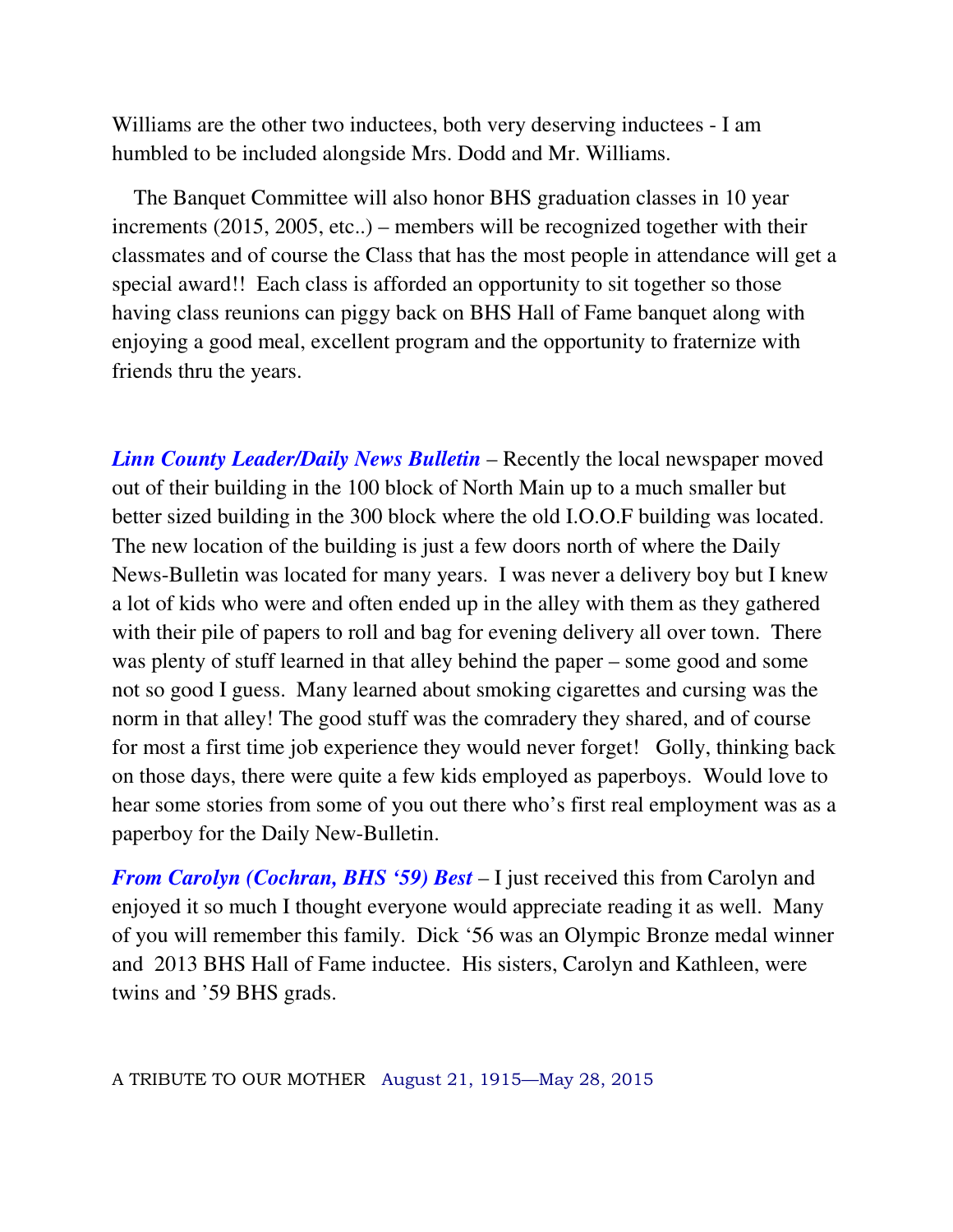Our Mother, Eleanor Nancy Williams Cochran was born in Chicago, Ill in 1915 later moving to Monett, MO to grow into the happy, fun loving girl who went to summer dances, movies (her Father owned the local theater) and swimming.

 She was born before the great depression and the dust bowl days and recounted many stories about those times. The great depression would deeply affect Eleanor and her family; her Father's business would fail. She would tell stories of young men coming to the back door of her family home looking for work of any kind for a meal.

 The "Dust Bowl days" enveloped Eleanor as it had most people, with a fine layer of dirt blown from the west. Her earliest job was working for a local newspaper. When she walked to the various businesses to sell adds, her scarf would be pulled tight around her hair to block the ever present dust blowing through the town. Because of the uncertain times her employer had difficulty paying her wages.

 She was one of four children, the oldest child, a boy, would die shortly after birth. Mother was the oldest then came Sam, four years her junior, and Mary Margaret, eight years younger. We believe her earliest responsibilities consisted of helping care for her younger siblings.

 After marrying my father, Harold L Cochran, in Fort Smith Arkansas on an oppressively hot day in 1935, the two set off on life's journey. In 1938 the first child was born. His name was Dick, a nine pound, curly headed bundle of movement followed by the unexpected birth of twin girls, Carolyn and Kathleen, born in 1941 twenty days after Pearl Harbor. Our Father would be drafted leaving my Mother to raise the three with help from grandparents.

 The years following World War II would find her helping to box up used house hold goods and clothing to be sent to the devastated families living in Europe. She would involve herself in our school activities. She would lobby for the inclusion of lunch rooms for the schools in Brookfield, Mo, in order to provide for children who had no food. She would find herself serving as president of the Parent Teachers Association for a time. She loved teaching Sunday school, helping with the boy scouts, and the Masonic order of Rainbow Girls. Can't forget those picnics she packed for the trek to Simpson Park in Chillicothe where she and Dad would teach us to swim.

 The summer of 1952 would prove to be Mother's toughest year she would learn to deal with the after effects of Polio when one of us contracted the disease. We believe it was a small miracle that only one of us would succumb to that disease. As is her way, Mother would meet the challenge head on and become fully involved with the March of Dimes helping to guide and support Carolyn through the therapy years, finding the right bracing and crutches all in an effort to make sure her daughter would be independent. We would all learn from the Polio Years. From those trying times would come two of Mother's most memorable sayings: "Where there's a will there's a way" and the all-time favorite: "you do what you have to do".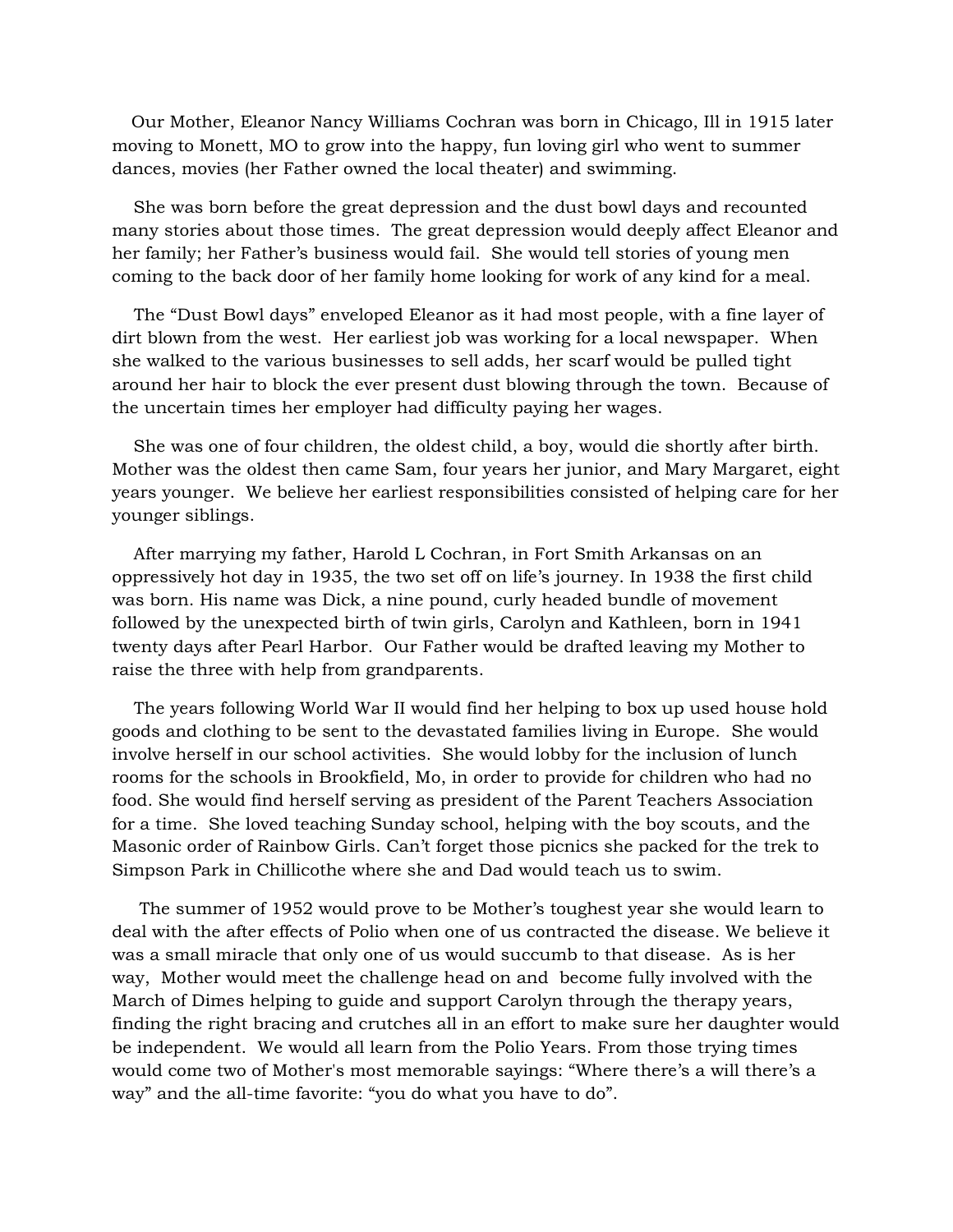My Mother's kitchen table was usually occupied by family and one or two of our friends who just happened to be present at meal time. She encouraged my brother's activities in sports and our love of music. We "blossomed" from our Mother's patient guidance; she was ever present!

 Mother and Dad will see us through our high school years and aim us toward college. Mother would have the greatest effect on the three of us because our Father's job would keep him traveling on the road most of the time. She will encourage Dick to master the discus and keep his grades up all of which will gain him a full athletic scholarship to Mizzou. She will guide her daughters toward their choices of colleges when the time came.

 How ironic that Mother and Dad, after supporting two of us through the University of Missouri, Columbia, would eventually move there for Dad's new job. This will be a turning point for Mother. She will enroll in classes and with her newly gained knowledge will begin working in various fields. She thrived in the atmosphere of the town and the university.

 Their widening group of friends in Columbia would prove to make lasting bonds to this very day. Mother and Dad will spend the rest of their working years and retirement in Columbia enjoying friends, playing cards, traveling and making time for their grandchildren and Great Grandchildren who by this time, are conveniently spread across the United States.

 After our Father passes in 1993, Mother will eventually move into a retirement home joining her friends, playing bridge, going on outings and making new friends. My Mother seemed happy at her retirement home until her need for extra help would require aides to assist her in her daily life. But when she required more assistance, we helped her make the move to long term care.

 Was there one thing our Mother could not accomplish in her life? We believe she was unable to get up on water skis………….but Dad and a friend fashioned a surf board to be pulled behind the speed boat….that remedied the problem not just for her but her good friend, Lucille. It was perfect! We can say: "Mother could do almost anything she put her mind toward!"

 With her passing, we reflect on her capacity to listen and offer advice, her willingness to help and not judge. She gave her all to her children and loved them for who they were.

 " She was our mentor, our compass………..our sounding board. She was an ever present Mother, a Grandmother and Great Grandmother; an Aunt and Great Aunt and a friend to many. She will be missed but never forgotten."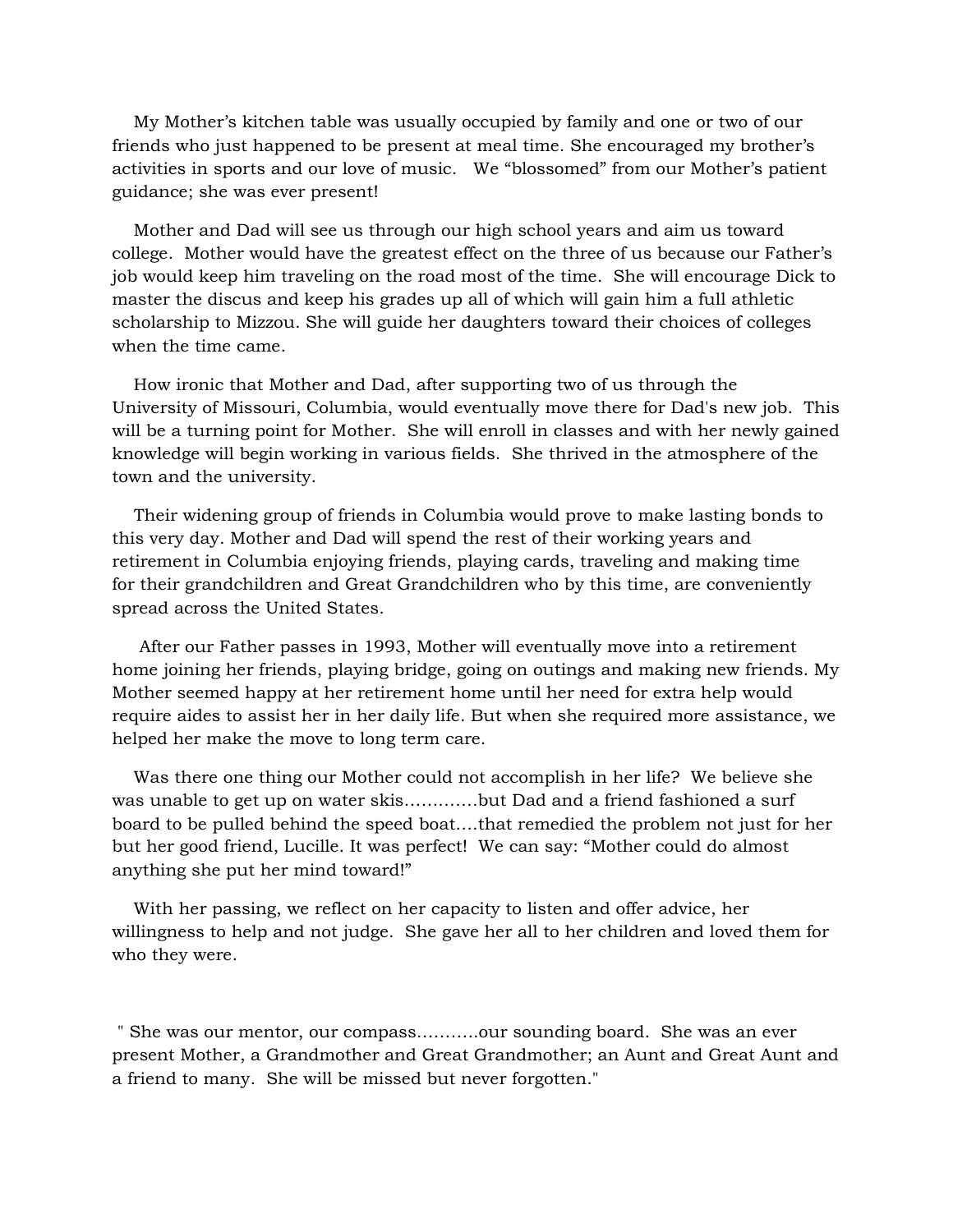"Your children are not your children. They are the sons and daughters of Life's longing for itself. They came Through you but not from you and Though they are with you yet they Belong not to you."

## Khalil Gibran

*Catch it When You Are In Town* - The Tillman House museum will be having their **ANNUAL BAKE SALE** 9:00 – 3:00 at the museum Saturday, July 11. Since this will take place the same weekend as the Alumni Reunion, out of town visitors might want to come by, tour the museum and, if staying with friends or relatives, purchase treats, snacks or gifts for their host/hostess.

Tillman House is joining Brookfield in celebrating **"Howard Rusk Day"** the same day. Everyone is invited to visit the museum to see the items on display; some of which are on loan compliments of Rusk Rehabilitation Center in Columbia, Missouri.

*Birthday s* – July 1<sup>st</sup>, Blake DeVoy, Roman DeVoy, July 4<sup>th</sup>, Kyan Sutch, July 5<sup>th</sup>, Pat Clawson, Ruby Hedrick, Mary Lee Moore, July  $6<sup>th</sup>$ , Hannah Thudium, July  $7<sup>th</sup>$ , Rob King, July 8th, Butch Dyer, Tiffany Dyer, Marshallynn Smith Shah, Mallory Gonzalez, Morgan McCormick, Bonnie Seaboldt, July  $9<sup>th</sup>$ , Kathy Libby, July  $10<sup>th</sup>$ , Karen Evans, Steve Lambert, Jordan (Hulett) Lichtenberg, July 11<sup>th</sup>, Garry Logan, Sharron (Hahn '59) McCollum, July  $12<sup>th</sup>$ , Chris Maher, Michael Robinson, July 15<sup>th</sup>, Nathan Roberts, Donna Vickery, Helen Fay, July 16<sup>th</sup>, David Hedrick, Sarah Hedrick, Charlie Reid, Ted Thudium, July 18<sup>th</sup>, Mike Lindsay, Loren Holloway,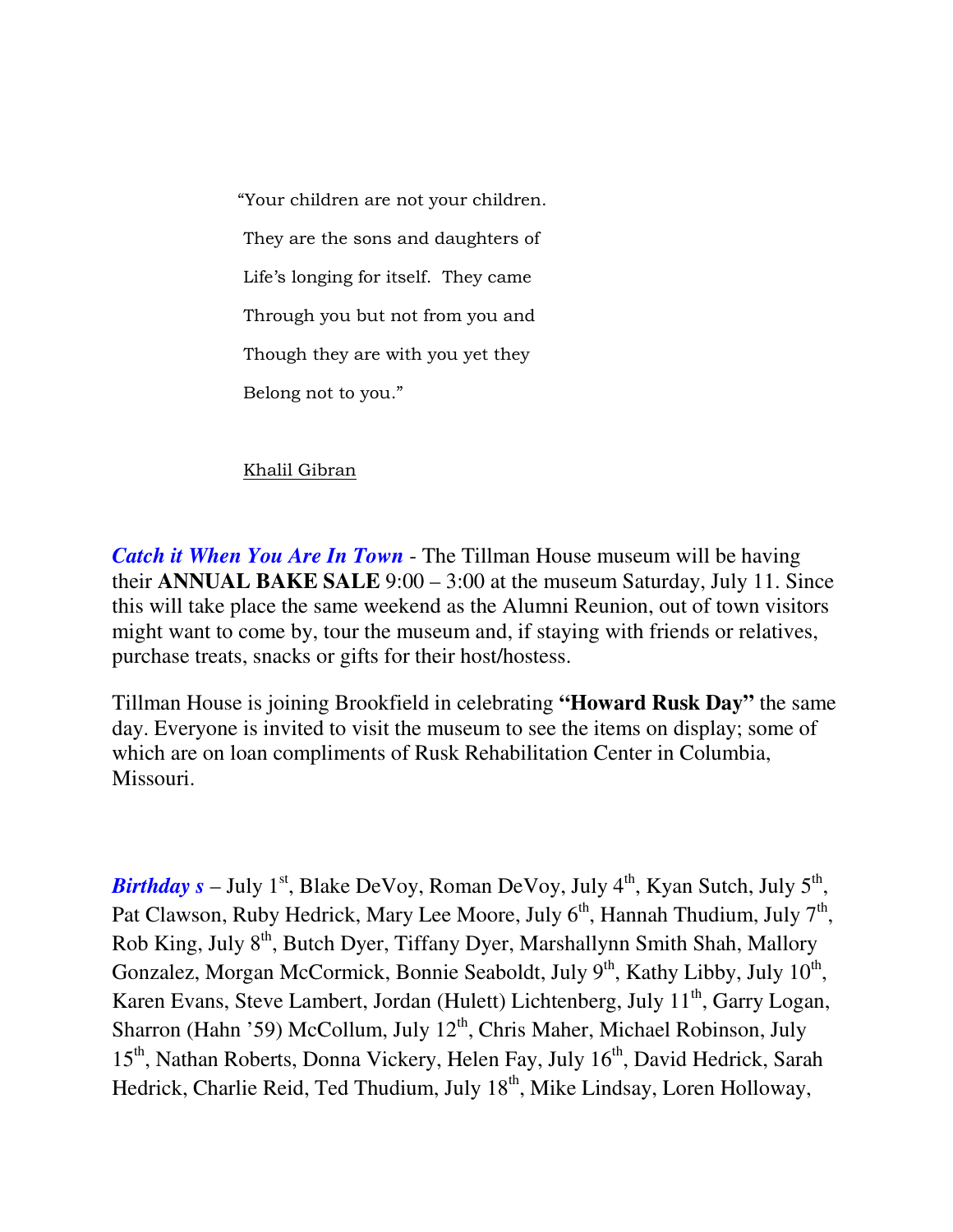Dane Renshaw, Cole Renshaw, Linda Falconer, Sean Hedrick, July 19<sup>th</sup>, Linda Bloss, July 20<sup>th</sup>, Abby Barra, Mike Quigley, July 21<sup>st</sup>, Kim (Jenkins) Park, Raylee King, July  $22<sup>nd</sup>$ , Emily Beach, Bob Clawson, Matthew Smith, Davon Lark, July 23<sup>rd</sup>, Teresa Wine, Glenn Huffmon, Jena Long, Dylan Brundage, July 24<sup>th</sup>, Rachel Zumbrunnen, July 25<sup>th</sup>, Monica Baker, Cecilia Spath, July 27<sup>th</sup>, Kelly Watson, July  $28<sup>th</sup>$ , Liz Wilt, Sue Head, Jerry O'Dell, Danielle Broom, July  $29<sup>th</sup>$ , Alex Clawson, Susan Henry, July 30<sup>th</sup>, Andy Saccaro, Chris Cash, Briana Schneiderheinze, Tressia Snyder, July 31<sup>st</sup>, Isaac Allen, Vivian Graff, Debbie Shouse, Glenn Wombwell, August  $1<sup>st</sup>$ , Bill Mobley, Sharon Flynn, Aug.  $2<sup>nd</sup>$ , Cheryl Calhoun, Lisa Hedrick, Shane Cavanah, Aug. 3<sup>rd</sup>, Dale Beach, Deanna Grant, Jessica Greenway, Chris King, Chaz Walgren, Aug. 4<sup>th</sup>, Whitley Almond, Laurie Gannon, Josh Maxwell, Cassie McKenzie, Larry Witte, Aug. 5<sup>th</sup>, Cheri York, Frank Gannon, Josh Hannick, Mark Wilkerson, Samantha Young, Bryce Shoemaker, Aug. 6<sup>th</sup>, Sharon McIntyre, D'Etta Scott, Dan Smart, Buck Farrenkopf, Gavin Head, Edward Little, Sammie Gordon, Aug. 7<sup>th</sup>, Mark Cleveland, Paige Drescher, Ryan Goodson, Aug. 8th, Sharron Connor, Tasha Rogers, Bill Hofstetter, Beverly Elson, Laura Almond, Kelsey Kennedy, Bob Wessing, Aug.  $9<sup>th</sup>$ , Mike Lowther, Mary Patton, Keeden Schnetzler, Terry Brosmer, Brandy Sensenich, Allison Wild, Bruce Williams, Jean Eggerman, Charlene Roe, Bernita St Clair, Skyler Billingsly, Aug. 10<sup>th</sup>, Leon McIntyre, Don Brumbaugh, Jayden Emory Britton, Aug. 11<sup>th</sup>, Kristi Malloy, Stacie Brown, Rebecca Haley, Aug. 12<sup>th</sup>, Mickey Beach, Brandon Sensenich, Melinda Wilbeck, Aug.  $13<sup>th</sup>$ , David Hardy, Robbi Thompson, Mary Middleton, Mitchell Ayers, Carol Petree, Aug. 14<sup>th</sup>, Heather York, Russ Knowles, Teresa Duncan, Aug. 15<sup>th</sup>, Brynleigh Cordray, Lynn Hahn, Jill Luckert, Coleton Futhey.

*Anniversaries* – July 1<sup>st</sup>, Charles & Beverly Bowe, July  $2^{nd}$ , Josh & Tasha Rodriguez, July 3<sup>rd</sup>, Chuck & Jackie Tomlinson, Ed & Debbie Smith, July 5<sup>th</sup>, Rusty & Savannah Phillips, July  $6<sup>th</sup>$ , Gene & Wanda Buckallew, Larry & Sharron (Hahn '59) McCollum, July 7<sup>th</sup>, Tim & Melissa Sportsman, July 11<sup>th</sup>, Chris & Jennifer Waugh, July  $12<sup>th</sup>$ , Richard &Jo Ellen Boley, Dameon & Melissa Knowles, July  $15<sup>th</sup>$ , Jon & Melinda Renshaw.